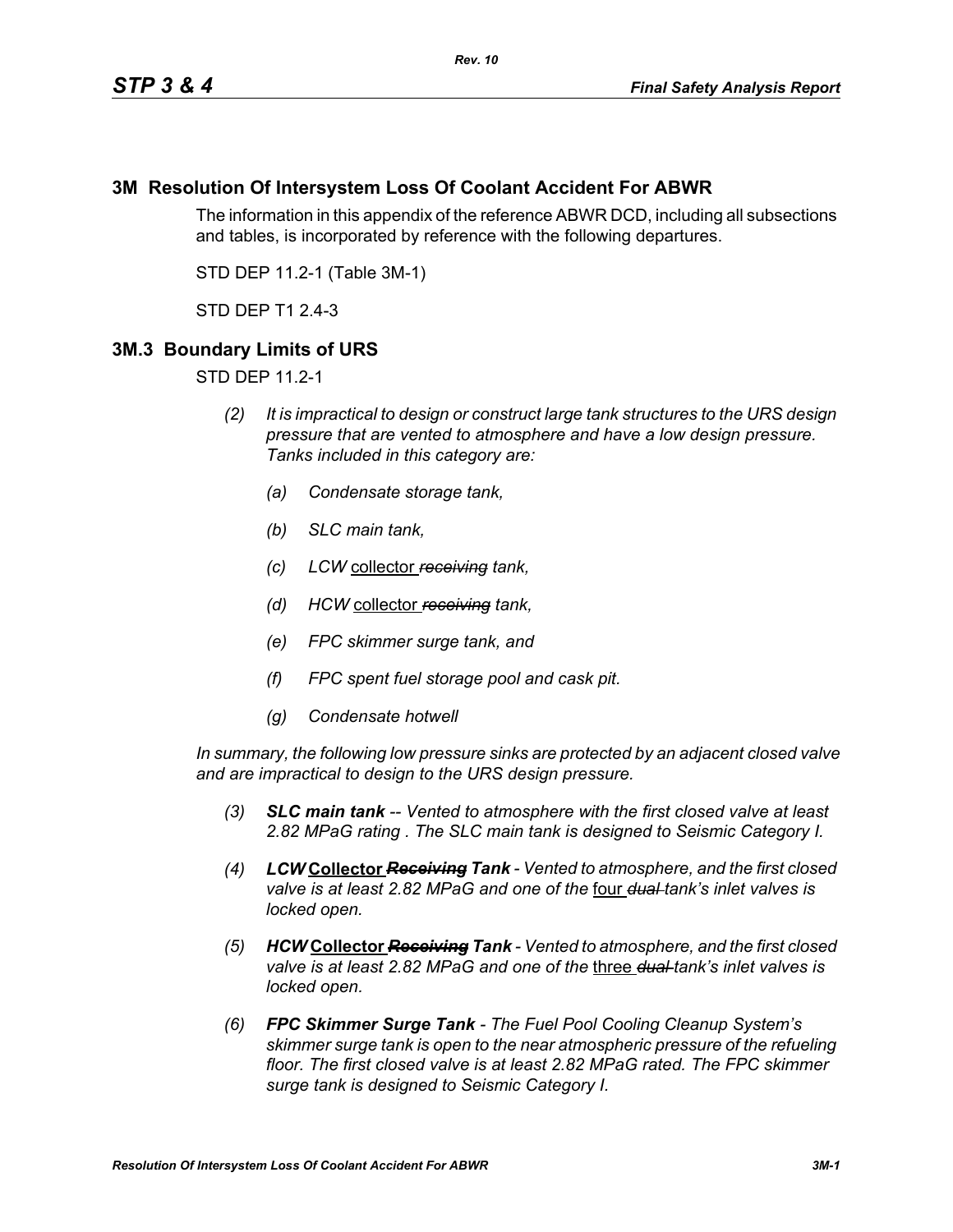# **3M.4 Evaluation Procedure**

STD DEP 11.2-1

*Typical systems for this upgrade include the:*

- *(1) Radwaste LCW and HCW* collector *receiving tank piping,*
- *(2) Fuel Pool Cooling System's RHR interface piping connected to the skimmer surge tanks,*
- *(3) Condensate Storage System's tank locked open supply valves,*
- *(4) Makeup Water Condensate and Makeup Water Purified Systems with locked open valves and pump bypass piping to the Condensate Storage Tank.*

*All test, vent and drain piping was upgraded where it interfaces with the piping upgraded to URS pressure. Similarly, all instrument and relief valve connecting piping was upgraded.*

## **3M.5 Systems Evaluated**

STD DEP 11.2-1

*The following fourteen systems, interfacing directly or indirectly with the RCPB, were evaluated.*

|                                                                                         | Tier 2 Figure No. |
|-----------------------------------------------------------------------------------------|-------------------|
| 11. Makeup Water (Purified) (MUWP)<br>System.                                           | $9.2 - 5$         |
| 12. Radwaste System<br>(LCW Collector Receiving Tank, HCW<br>Collector Receiving Tank). | $11.2 - 2$        |
| 13. Condensate and Feedwater (CFS)<br>System                                            | $10.4 - 6$        |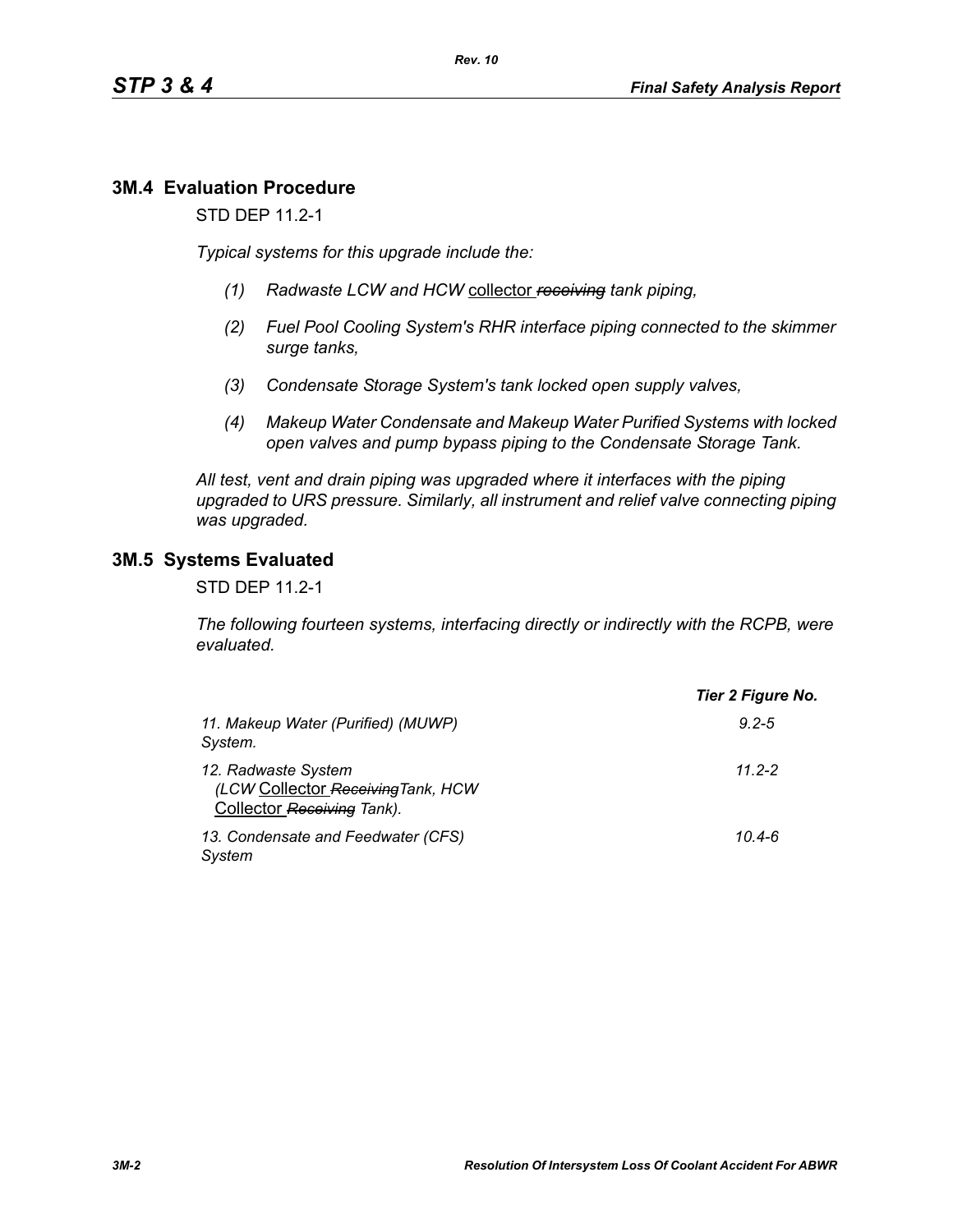### **3M.8 Results**

STD DEP T1 2.4-3

STP DEP 11.2-1

*The results of this work are shown by the markups of the enclosed P&IDs, which are Tier 2 figures. The affected sheets are listed below*

| <b>System</b>                                                                         | <b>Tier 2</b><br><b>Figure No.</b> | <b>Affected Sheet Nos.</b> |
|---------------------------------------------------------------------------------------|------------------------------------|----------------------------|
| 1. Residual Heat Removal (RHR) System                                                 | $5.4 - 10$                         | 1, 2, 3, 4, 6, 7           |
| 2. High Pressure Core Flooder (HPCF)<br>System                                        | $6.3 - 7$                          | 1, 2                       |
| 3. Reactor Core Isolation Cooling (RCIC)<br>System                                    | $5.4 - 8$                          | 1, 3                       |
| 4. Control Rod Drive (CRD) System                                                     | $4.6 - 8$                          | 1, 3                       |
| 5. Standby Liquid Control (SLC) System                                                | $9.3 - 1$                          | $\mathcal I$               |
| 6. Reactor Water Cleanup (CUW) System                                                 | $5.4 - 12$                         | 1, 3                       |
| 7. Fuel Pool Cooling and Cleanup (FPC)<br>System                                      | $9.1 - 1$                          | 1, 2                       |
| 8. Nuclear Boiler (NB) System                                                         | $5.1 - 3$                          | 1, 5                       |
| 9. Reactor Recirculation (RRS) System                                                 | $5.4 - 4$                          | 1                          |
| 10. Makeup Water (Condensate) (MUWC)<br>System                                        | $9.2 - 4$                          | 1                          |
| 11. Makeup Water (Purified) (MUWP)<br>System                                          | $9.2 - 5$                          | 1, 2, 3                    |
| 12. Radwaste System (LCW<br>Collector Receiving Tank, HCW<br>CollectorReceiving Tank) | $11.2 - 2$                         | 1, 3, 7                    |
| 13. Condensate and Feedwater (CSF)<br>System                                          | $10.4 - 6$                         |                            |
| 14. Sampling (SAM) System<br>Also, see Attachment A for more detail.                  |                                    |                            |
| The design pressure of the following two tankstank was upgraded as a result of the    |                                    |                            |

*evaluations performed in Attachment 3MA.*

*SLC test tank RCIC turbine barometric condenser tank*